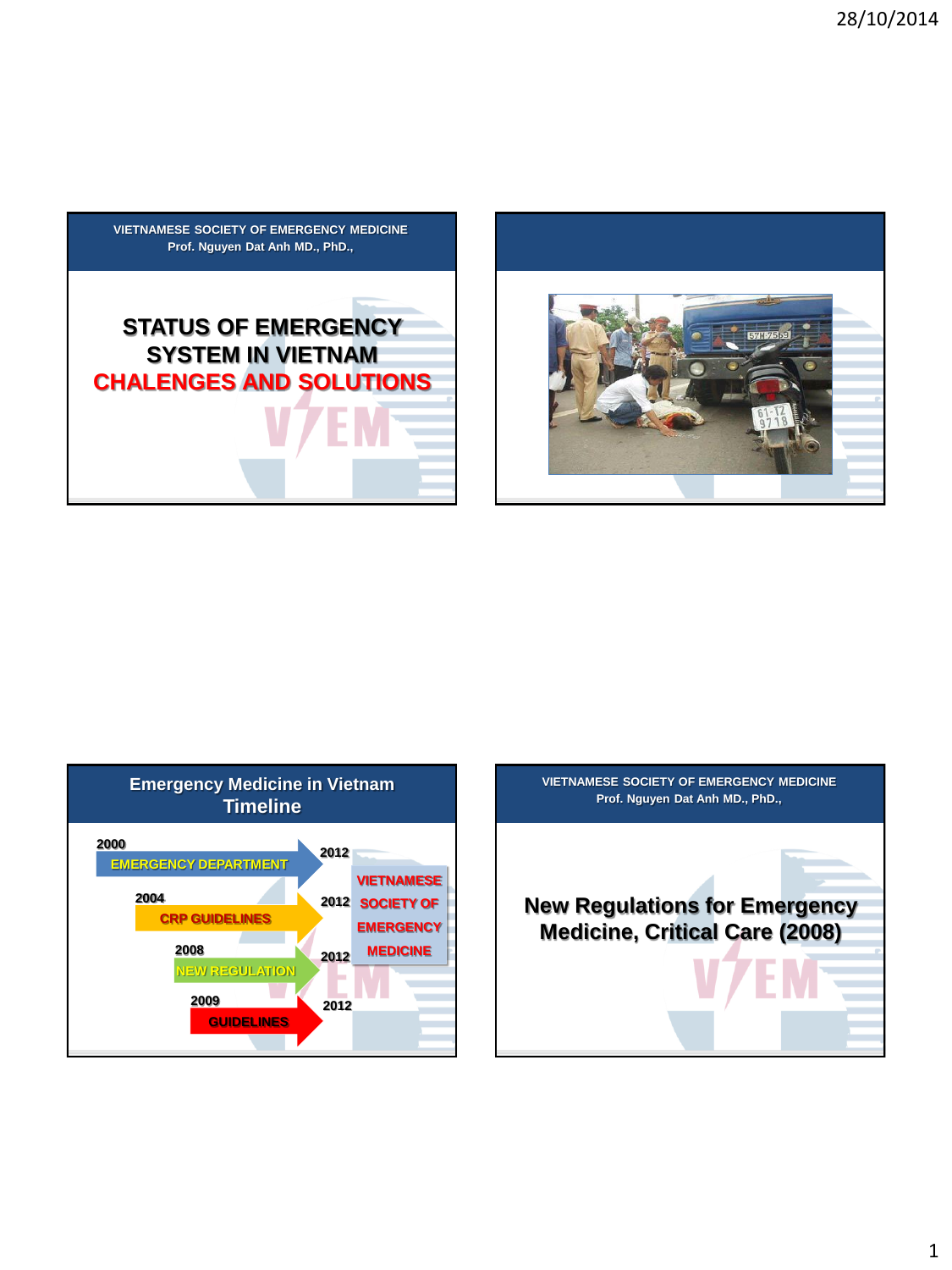### **Emergency Medicine**

- Tertiary hospital: 3 departments (ED, ICU, PCC)
- Provincial Hospitals: 3 departments (ED, ICU, PCC)
- District Hospitals: 2 departments (ED, ICU)
- Local providers: 1 department (ER)





# **Two Years After Approval** New regulations already is ued, but development of the EMS was still in primitive stage. **Many hospitals had ICU only, with no ED. Emergency is still considered a** responsibility of OPD, ICU, and surgery. ■ There were no ED doctors to evaluate and stabilize severe trauma patients. (Data from the survey in June 2010)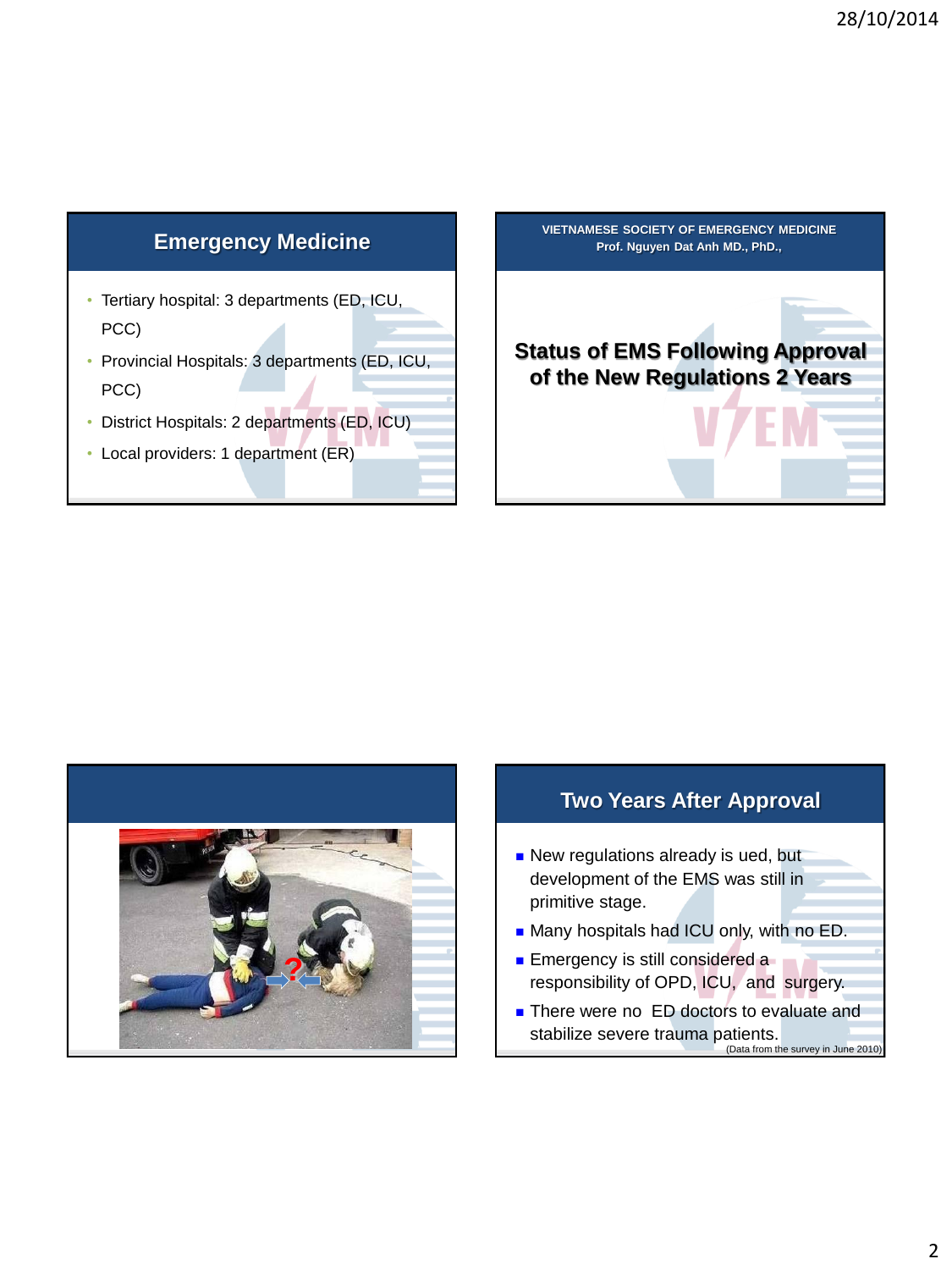



| <b>Situation</b>                                     |     |                   |
|------------------------------------------------------|-----|-------------------|
|                                                      |     |                   |
| Reasons for delay in following the new<br>regulation | No. | Percentage<br>(%) |
| Shortage of equipment                                | 16  | 38.1              |
| Shortage of manpower                                 | 13  | 31.0              |
| New regulations unknown                              | 09  | 21.4              |
| Belief that the EDs were unnecessary                 | 04  | 9.5               |
| <b>Total</b>                                         | 42  | 100               |
| (Data from the survey in June 2010)                  |     |                   |

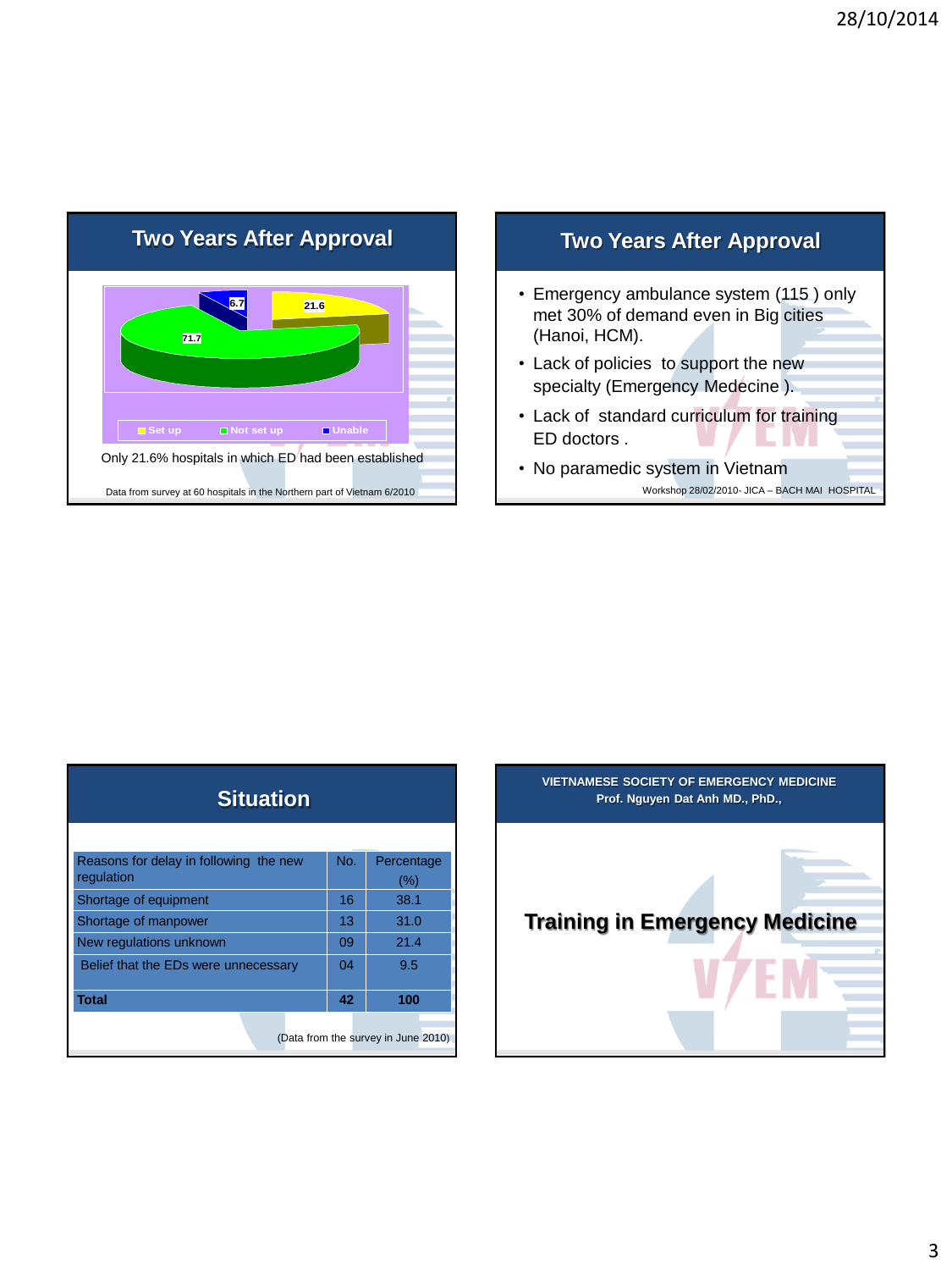## **Training in Emergency Medicine**

- ATLS courses at Bach Mai Hospital (cooperation with lecturers from the biggest Hospitals and Hanoi, HCM Medical Universities).
- From 2005, finalize the Trauma care training (JATEC) as one part of training for almost provincial hospitals.
- Lecturing in disaster management at Bach Mai Hospital and others organized by MOH.
- Training course for first aid in trauma patients with lecturers from national, as well as from oversea specialists.

#### **Training Courses in Emergency Medicine**





#### **Training Courses in Emergency Medicine A Real Situation of Training in Emergency Medicine in Vietnam**

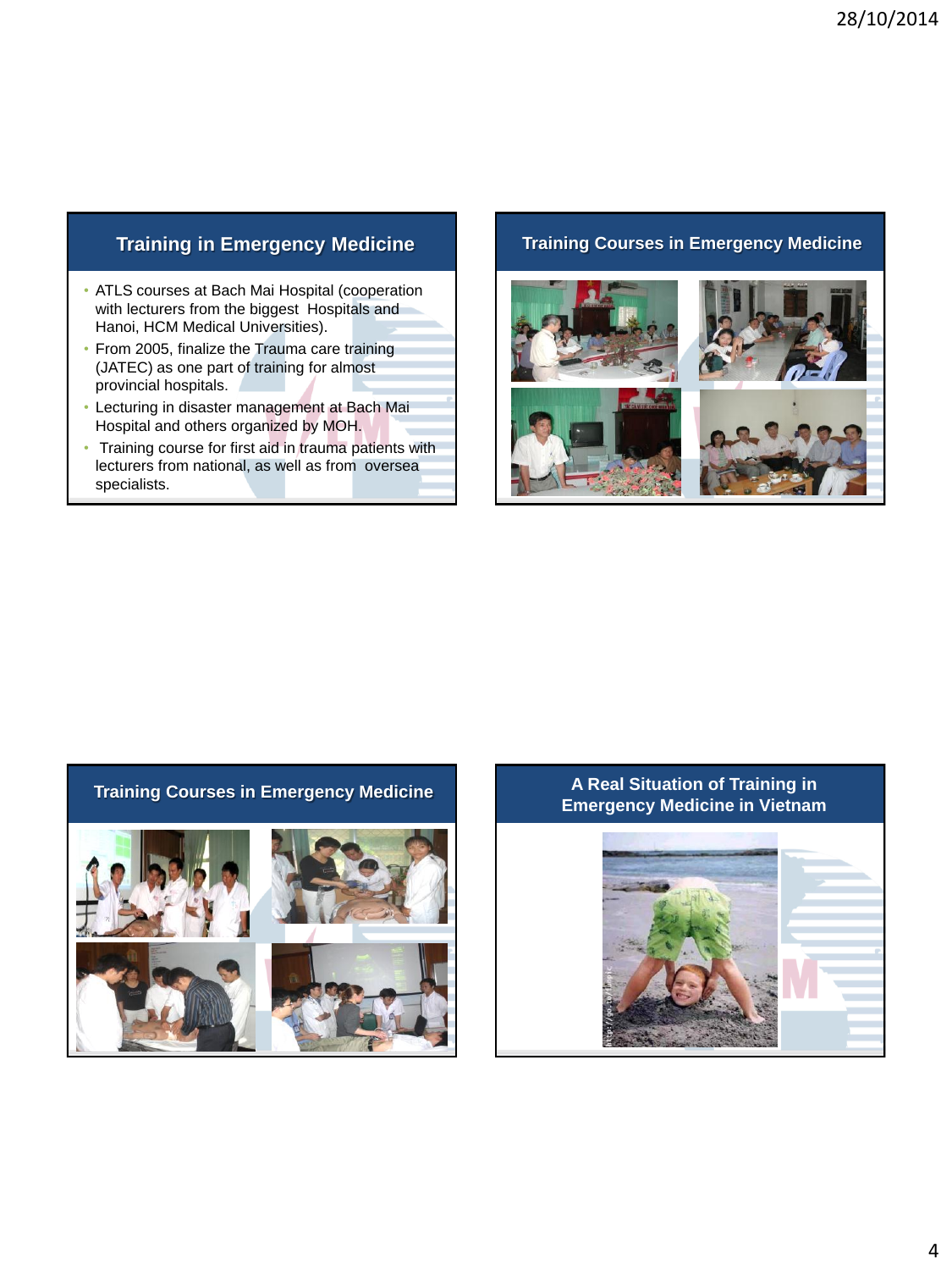**Trainees**

D Doctor **Nurses** 

Exellance Good Fair Bad

**0**

**30**

Data from training courses in 2010 (DOHA)



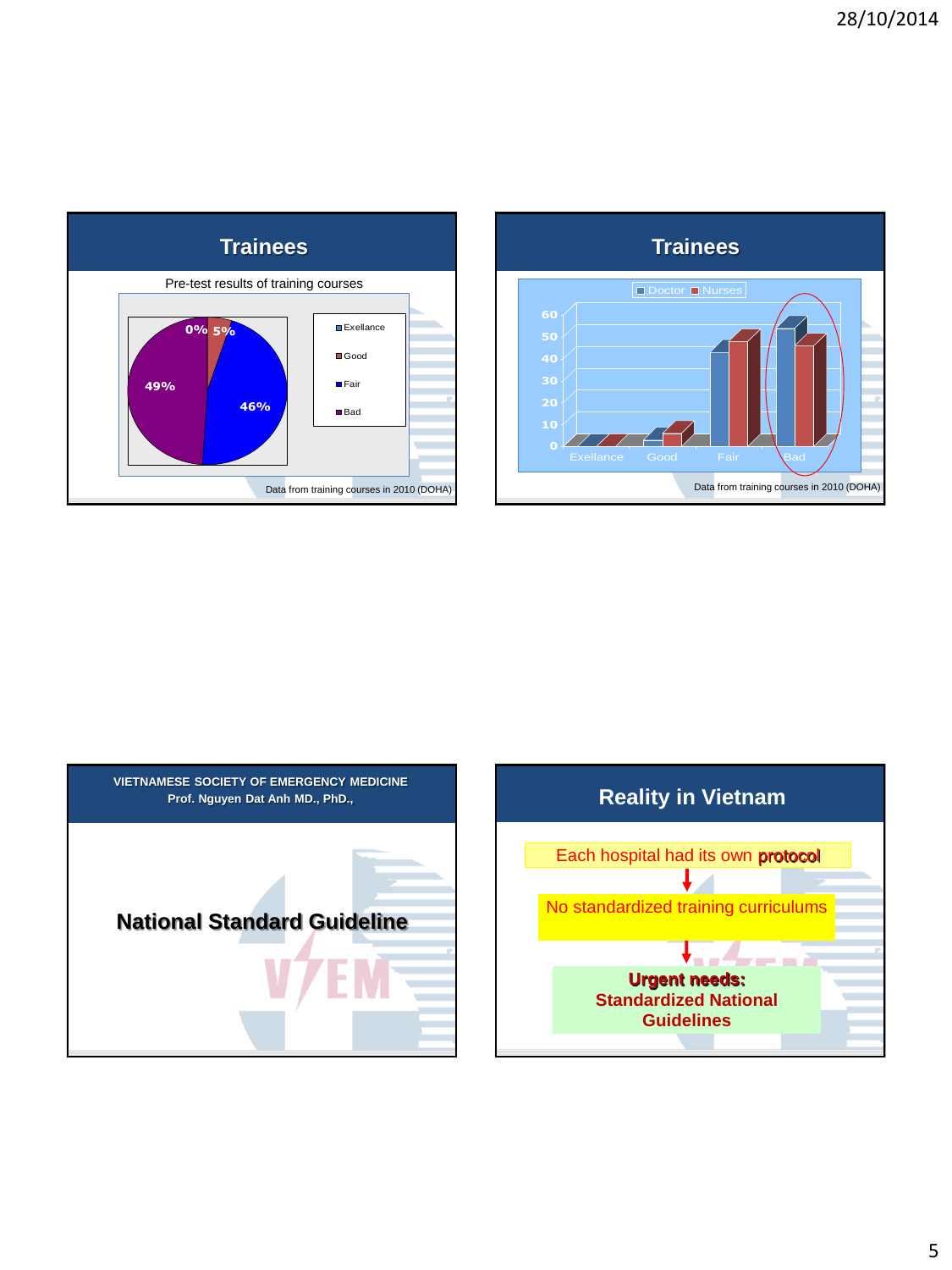## **Guidelines in Developed Countries**



#### **Pre-Hospital Trauma Care "Multi Levels"**



# **Development of Guidelines**

• Guidelines are written by experts from:

- Medical and cardiology: Bach Mai Hospital.
- Trauma care: Viet Duc and Saint Paul Hospitals.
- First aid and pre-hospital care for trauma: Ambulance Center 115 and Saint Paul hospital.
- Discuss, finalize the contents
- Nationwide guidelines
- MOH to standardize and implement throughout Vietnam.

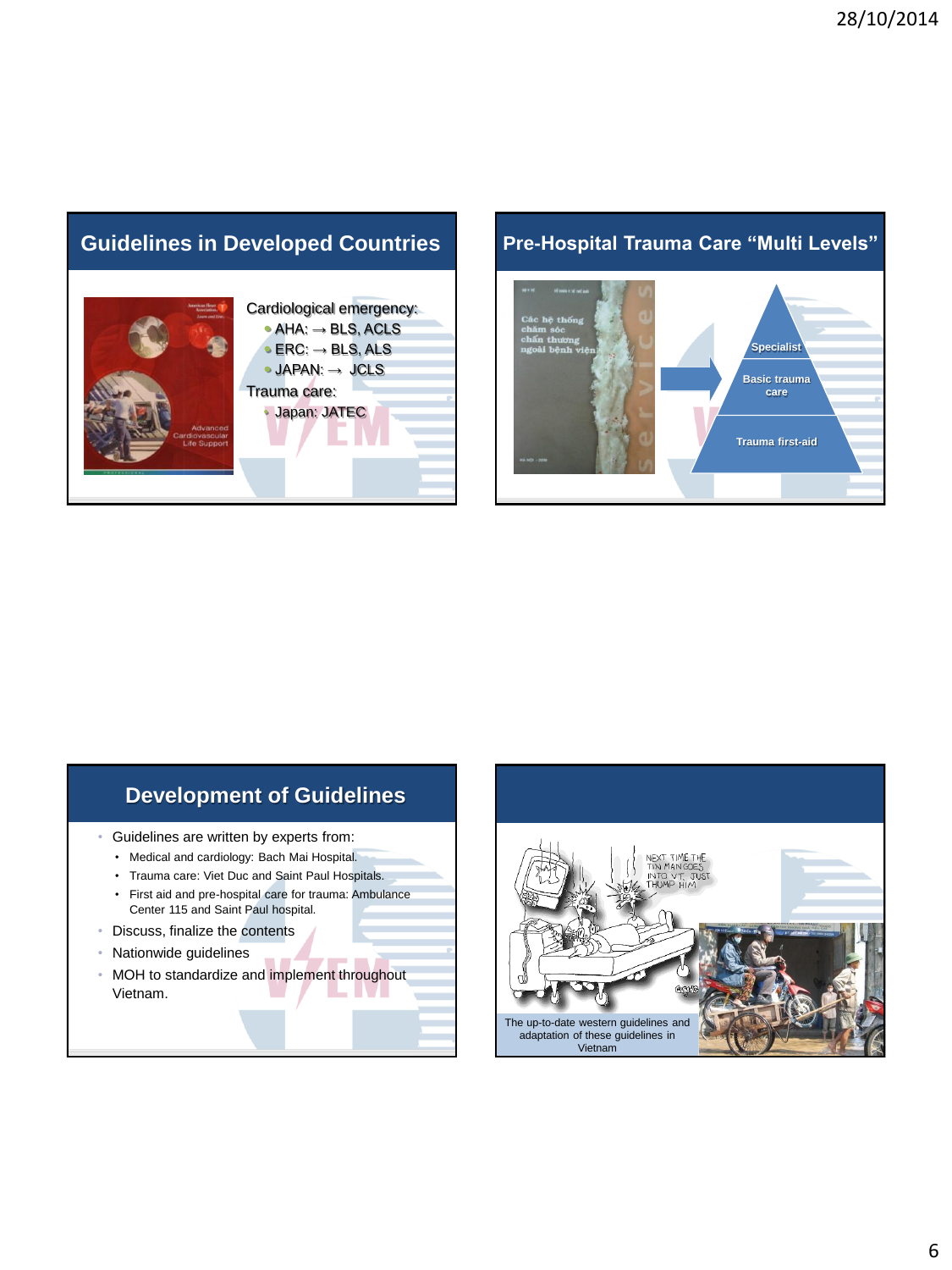## **Government Involvement in EMS**

- 1. Advocate with Ministry of Health and local governments for the establishment and the development of EMS.
- 2. Standardization of academic training for EM at the Medical Universities
- 3. Intergrade trauma care into Emergency department nationwide .



#### **Vietnamese Society of Emergency Medicine (VSEM)**

**March 4, 2013**